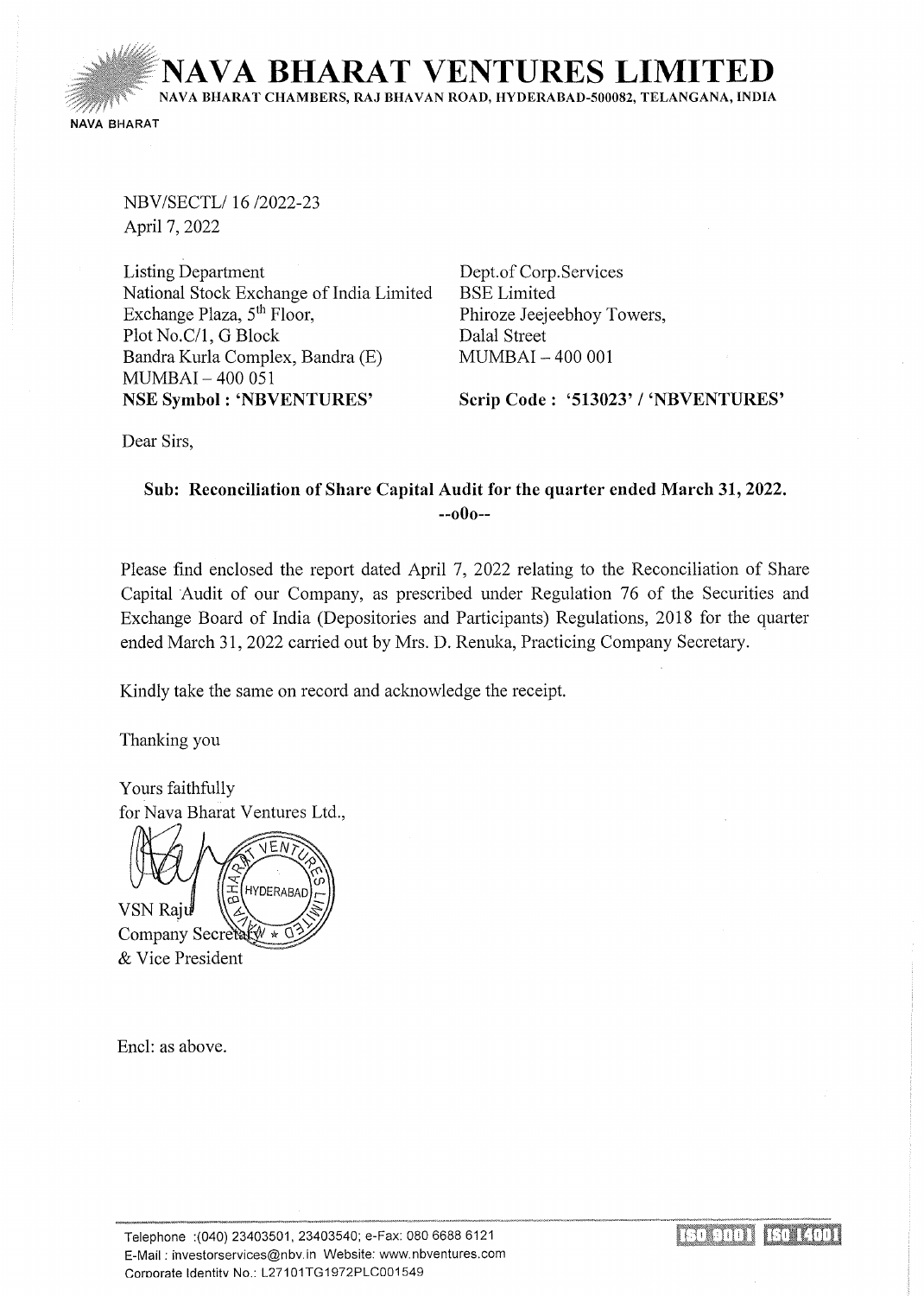D. Renuka M.com. ACS **COMPANY SECRETARY** 

ACS: 11963 CP: 3460

Mobile: 98480 - 59315 E-mail: prenukaacs@gmail.com

### RECONCILIATION OF SHARE CAPITAL AUDIT FOR THE QUARTER ENDED **March 31, 2022**

## as per Regulation 76 of the Securities and Exchange Board of India (Depositories and Participants) Regulations, 2018

| 1. For Quarter Ended                                                       | March 31, 2022                       |                   |  |  |
|----------------------------------------------------------------------------|--------------------------------------|-------------------|--|--|
| 2. ISIN                                                                    | INE725A01022                         |                   |  |  |
| 3. Face Value                                                              | $Rs.2/-$ each                        |                   |  |  |
| 4. Name of the Company                                                     | Nava Bharat Ventures Limited         |                   |  |  |
| 5. Registered office Address                                               | $6 - 3 - 1109/1$ ,                   |                   |  |  |
|                                                                            | Nava Bharat Chambers                 |                   |  |  |
|                                                                            | Raj Bhavan Road                      |                   |  |  |
|                                                                            | $HYDERABAD - 500082$                 |                   |  |  |
|                                                                            | Telangana, INDIA                     |                   |  |  |
| 6. Correspondence Address                                                  | Same as above                        |                   |  |  |
| 7. Telephone No & Fax Nos.                                                 | Tel +91-040-2340 3501                |                   |  |  |
|                                                                            | Fax: +91 080 6688 6121               |                   |  |  |
| 8. Email Address                                                           | investorservices@nbv.in              |                   |  |  |
| 9. Names of the Stock Exchanges where the                                  | <b>BSE Limited</b>                   |                   |  |  |
| Company's Securities are Listed                                            | National Stock Exchange of India Ltd |                   |  |  |
|                                                                            | Number of                            | % of Total Issued |  |  |
|                                                                            | <b>Shares</b>                        | Capital           |  |  |
| 10. Issued Capital                                                         | 14,51,00,638                         | 100.00            |  |  |
| Above issued capital excludes 2,51,475 forfeited<br>shares of Rs. 2/- each |                                      |                   |  |  |
| 11. Listed Capital (in all Stock Exchanges)                                | 14,51,00,638                         | 100.00            |  |  |
| 12. Held in Dematerialized form in CDSL                                    | 2,81,37,765                          | 19.39             |  |  |
|                                                                            |                                      |                   |  |  |
| 13. Held in Dematerialized form in NSDL                                    | 11,60,66,842                         | 79.99             |  |  |
| 14. Physical                                                               | 8,96,031                             | 0.62              |  |  |
| 15. Total No. of Shares (12+13+14)                                         | 14,51,00,638                         | 100.00            |  |  |
| 16. Reasons for difference if any between<br>(10&11)(10&15), (11&15)       | Nil                                  | Nil               |  |  |

17. Certify in the details of changes in share capital during the quarter under consideration as per Table below:

| <b>Particulars</b> | No <sub>o</sub> f<br><b>Shares</b> | Applied<br>for<br>listing | To be<br>Listed on<br><b>Stock</b><br><b>Exchanges</b> | Whether   Whether<br>intimated  intimated <br>to CDSL | to NSDL_              | In-principle<br>approval<br>pending from<br>SE (specify)<br>Names) |
|--------------------|------------------------------------|---------------------------|--------------------------------------------------------|-------------------------------------------------------|-----------------------|--------------------------------------------------------------------|
| <b>GOL GOL SAL</b> | <b>AND AND LOW</b>                 | son 709 500               | <b>NA 906 800</b>                                      | <b>State Avenue and</b>                               | <b>Blue hole hole</b> | NY AV AV                                                           |

18. Register of Members is updated

### 19. Reference of previous quarter with Regards to excess Dematerialized Shares, if any.

20. Has the Company Resolved the Matter Mentioned in  $\ddot{\cdot}$ Point No.19 above in the Current Quarter? If not, Reason why?

Nil Not Applicable

## OFFICE:

Plot No. 143, Flat No. 301, SV's Kausalya Complex, Rajeev Nagar, Hyderabad - 45.

Yes

 $\ddot{\cdot}$